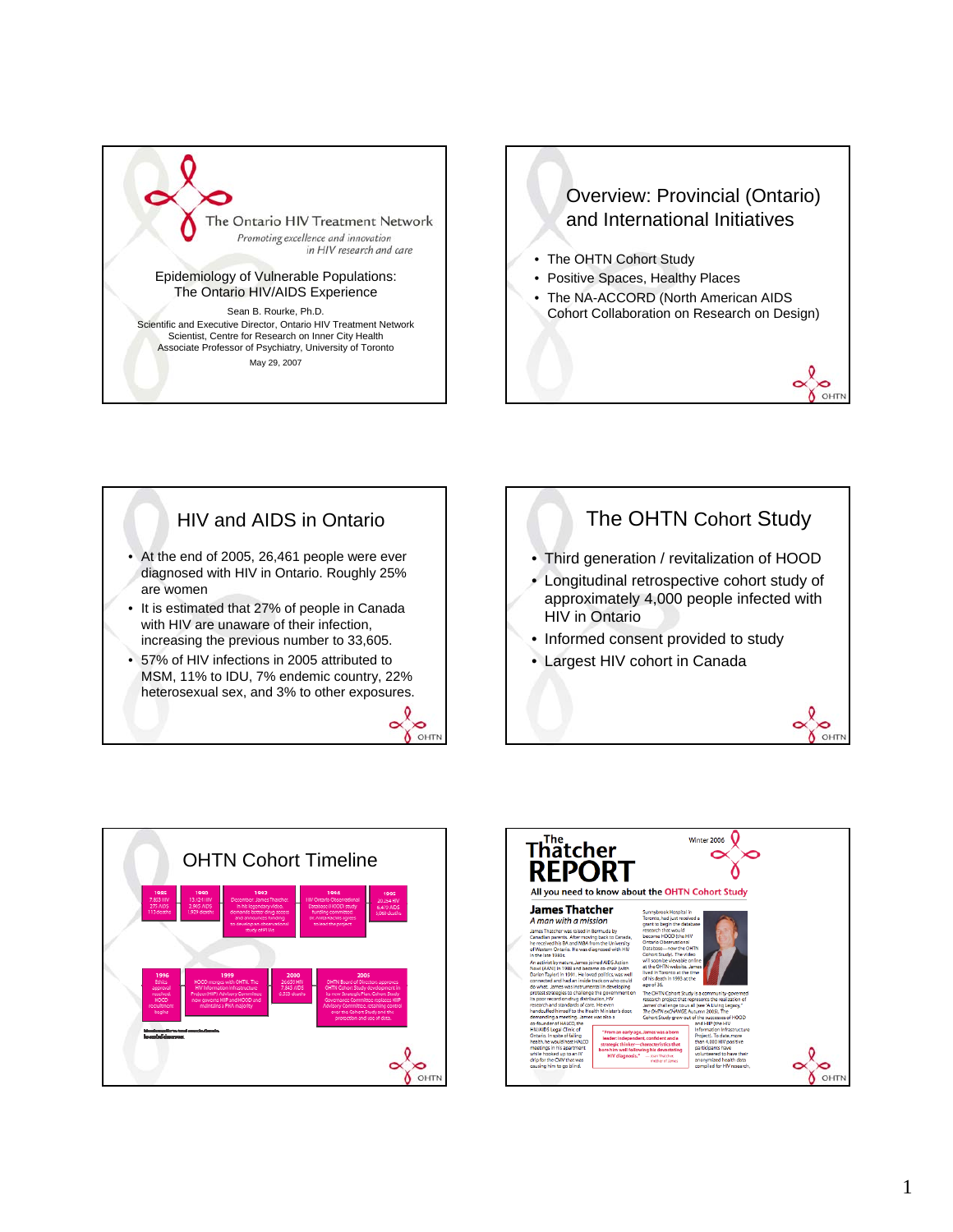





## OCS Governance Committee • Governs use of and access to OCS data • Membership: Composed of 50% + 1 persons living with HIV with researchers and health policy lawyer • Committee reviews research protocols • Recommends research policies to OHTN Board of Directors • Reviews research output for consistency with OHTN values & principles



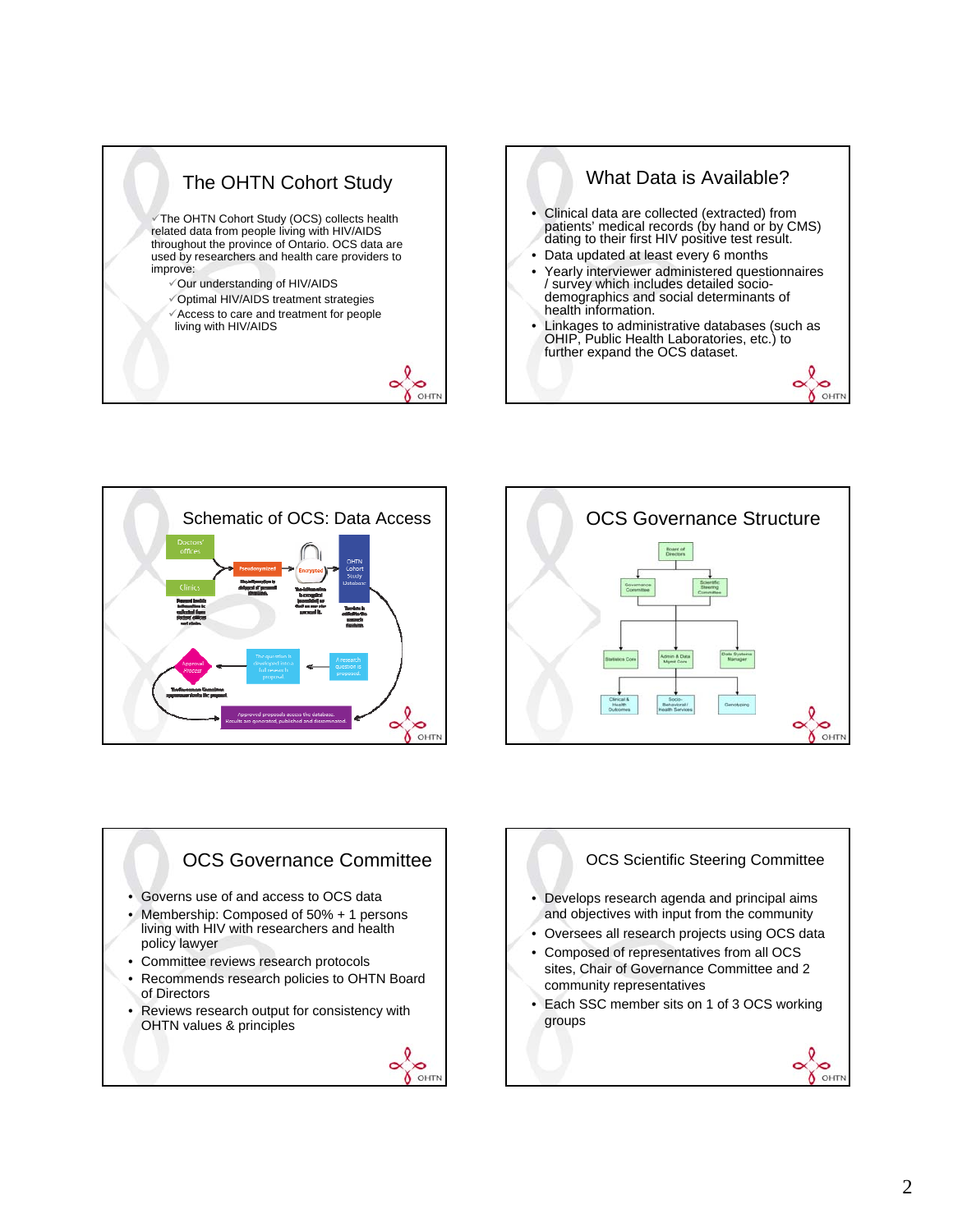



## Examples of Research on Vulnerable Populations Using the OCS

- Analyses of quality of care, comparing persons from vulnerable populations to the rest of the cohort.
- Analyses of access to treatment (e.g., antiretroviral treatment, treatment for hepatitis C co-infection, etc.) among vulnerable subpopulations such as injection drug users, and their relative risks for morbidity and mortality





 $\bullet$ OHTN

OHTN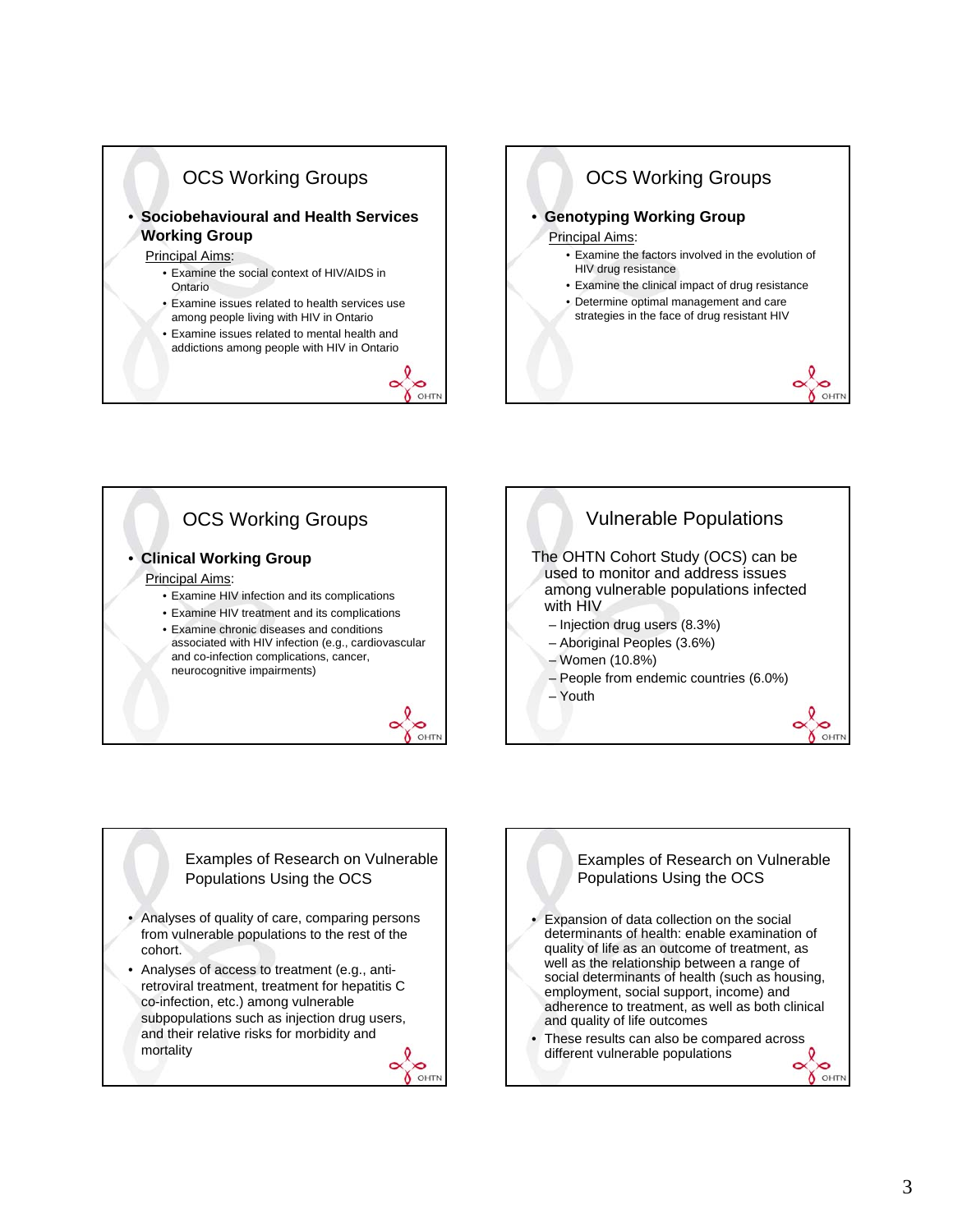









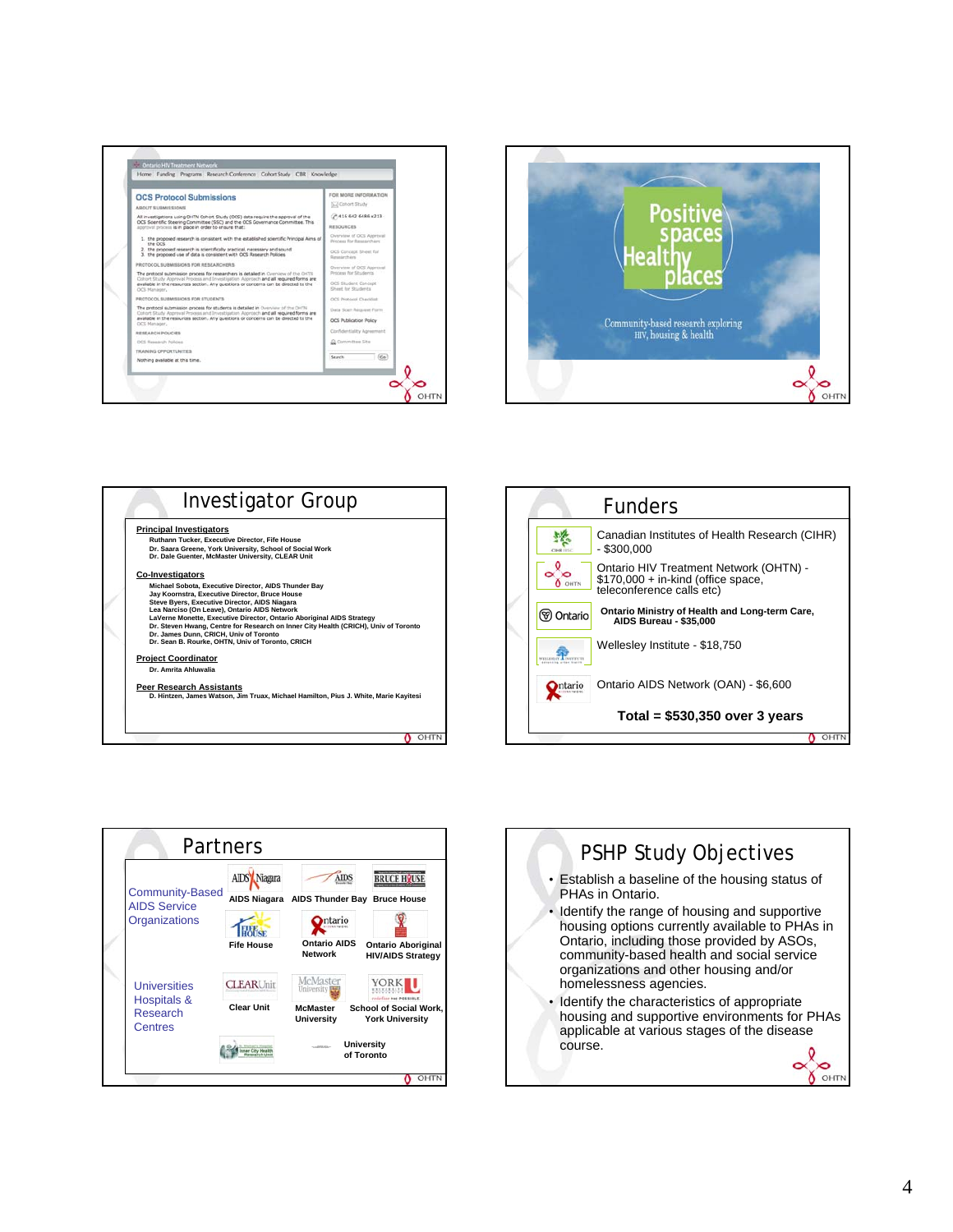

communities: aboriginal communities, ethnocultural communities, women, families, sexual identities, youth and ex-prisoners.

 $\tilde{\phantom{a}}$  $\infty$  $\delta$  OHT

|                                          | Demographics                                                                      |                                                                                   |                                                                                   |                                                                                     |                                                                                |
|------------------------------------------|-----------------------------------------------------------------------------------|-----------------------------------------------------------------------------------|-----------------------------------------------------------------------------------|-------------------------------------------------------------------------------------|--------------------------------------------------------------------------------|
|                                          |                                                                                   |                                                                                   |                                                                                   |                                                                                     |                                                                                |
|                                          | Greater<br>Toronto<br>$(n=377)$                                                   | Fastern<br>Ontario<br>$(n=94)$                                                    | Central &<br>Southwest<br>$(n=94)$                                                | Northern<br>Ontario<br>$(n=40)$                                                     | Total<br>$(N=605)$                                                             |
| Age (in yrs)                             | 43 (8)<br>(range 21-70)                                                           | 43 (8)<br>(range 25-65)                                                           | 45(8)<br>(range 26-70)                                                            | 46 (8)<br>(range 20-55)                                                             | 43 (8)<br>(range 20-70)                                                        |
| Gender<br>Male / Female /<br>Transgender | 289/83/5                                                                          | 70/23/1                                                                           | 70/23/1                                                                           | 27/13/0                                                                             | 456 / 142 / 7                                                                  |
| Sexual<br>Orientation                    | 62% Gav<br>08% Bisexual<br>29% Heterosex                                          | 36% Gay**<br>10% Bisexual<br>53% Heterosex                                        | 51% Gav<br>09% Bisexual<br>36% Heterosex                                          | 23% Gav**<br>08% Bisexual<br>68% Heterosex                                          | 54% Gav<br>08% Bisexual<br>36% Heterosex                                       |
| *Member of<br>Aboriginal Grp             | 11%<br>(28/10/0)                                                                  | 21%<br>(10/7/3)                                                                   | 7%<br>(2/4/0)                                                                     | $31\%***$<br>(10/2/0)                                                               | 13%<br>$(N=80)$                                                                |
| Speak English<br>at Home                 | 92%                                                                               | 92%                                                                               | 96%                                                                               | 98%                                                                                 | 93%                                                                            |
| Education                                | Less than HS: 18%<br>Finished HS: 21%<br>Some College: 22%<br>College degree: 32% | Less than HS: 38%<br>Finished HS: 19%<br>Some College: 21%<br>College degree: 21% | Less than HS: 20%<br>Finished HS: 25%<br>Some College: 25%<br>College degree: 29% | Less than HS: 45%**<br>Finished HS: 23%<br>Some College: 18%<br>College degree: 10% | Lossibon HS-22%<br>Finished HS: 22%<br>Some College 23%<br>College degree: 28% |

|                                       |                                 | Income, Expenses and Housing Risk |                                    |                                 |                                |
|---------------------------------------|---------------------------------|-----------------------------------|------------------------------------|---------------------------------|--------------------------------|
|                                       |                                 |                                   |                                    |                                 |                                |
|                                       | Greater<br>Toronto<br>$(n=377)$ | Eastern<br>Ontario<br>$(n=94)$    | Central &<br>Southwest<br>$(n=94)$ | Northern<br>Ontario<br>$(n=40)$ | Total<br>$(N=605)$             |
| Gross monthly<br>income (median)      | \$1.559<br>$(0 - 17.500)^*$     | \$1.300<br>$(300 - 4.000)$        | \$1.535<br>$(100 - 9.000)$         | \$1.202<br>$(350 - 3.800)$      | \$1,489<br>$(0 - 17,500)^{**}$ |
| Monthly amount for<br>rent /mortgage  | \$462                           | \$483                             | \$503                              | \$479                           | \$473                          |
| Live in RGI Unit                      | 48%                             | 43%                               | 39%                                | $11\%***$                       | 43%                            |
| Currently working<br>for pay          | 21%                             | 15%                               | 23%                                | 15%                             | 20%                            |
| Face difficulty<br>buying food        | 56%                             | 65%                               | 55%                                | 55%                             | 57%                            |
| Face difficulty<br>buving clothes     | 51%                             | 57%                               | 55%                                | 65%                             | 54%                            |
| Housing at risk^<br>(mo. rent/income) | 29%                             | 40%                               | 33%                                | 23%                             | \$1%                           |





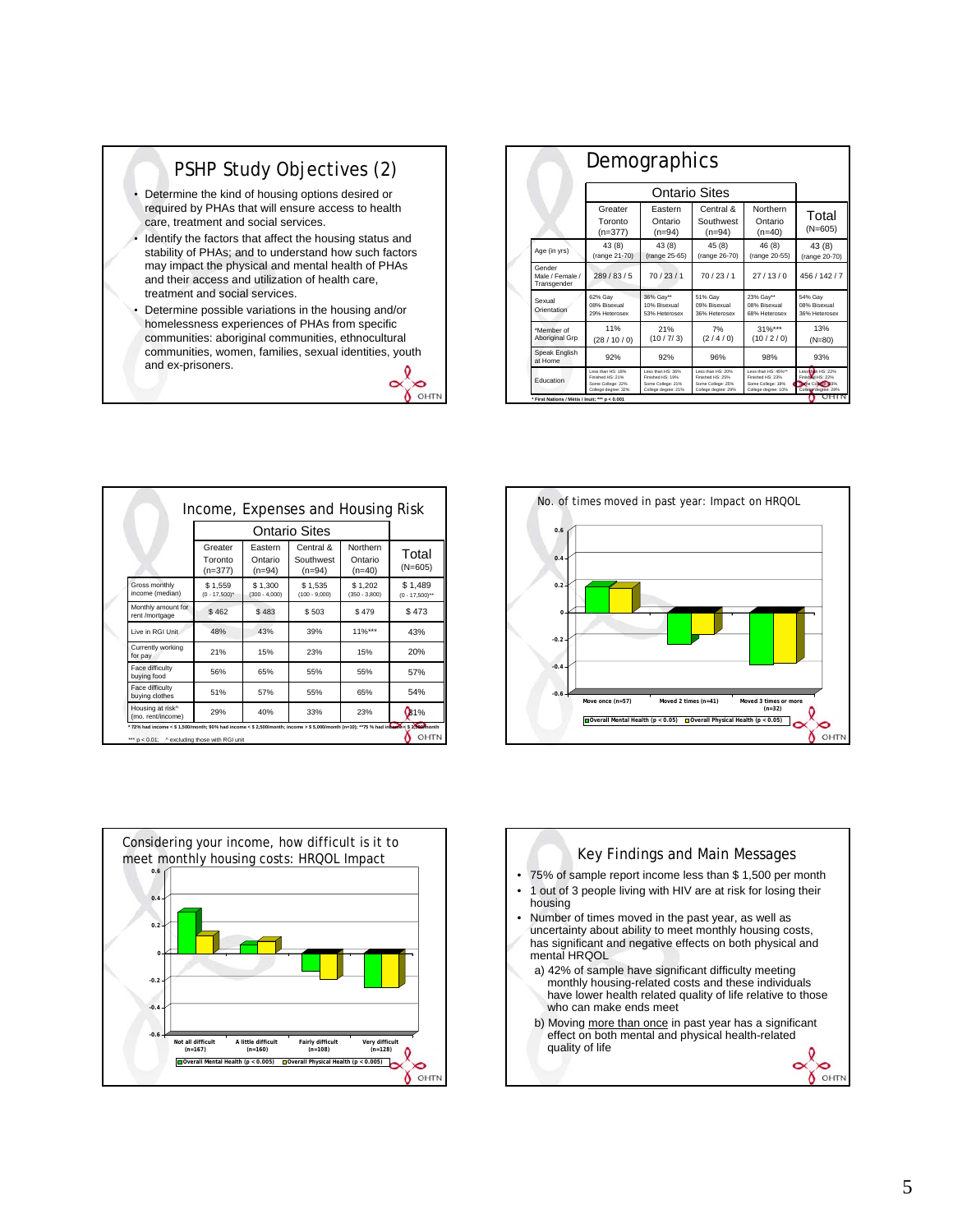## Key Findings and Main Messages

- Housing with support services has quality of life benefit
- Feeling of "belonging in one's neighbourhood" and that "one's home provides a good location of where to live" are significantly and positively related to virtually all healthrelated quality of life dimensions.
- 1 out of 4 people living with HIV do not feel that they belong in their neighbourhood
- 1 out of 3 people living with HIV often worry about being forced out of their homes and these individuals have lower health-related quality of life
- 1 out of 5 people living with HIV do not feel that their home provides a good place for them to live
- People living in unstable housing situations are younger and have more substance-related issues and higher rates of being in jail  $\sim$  $\infty$







O OHTN



 $\tilde{\phantom{a}}$  $\infty$ 

O OHTN

• With more than 95,000 patients enrolled, the NA-ACCORD will have the power to address clinical questions for vulnerable sub-populations (e.g., women, injection drug users, racial minorities)